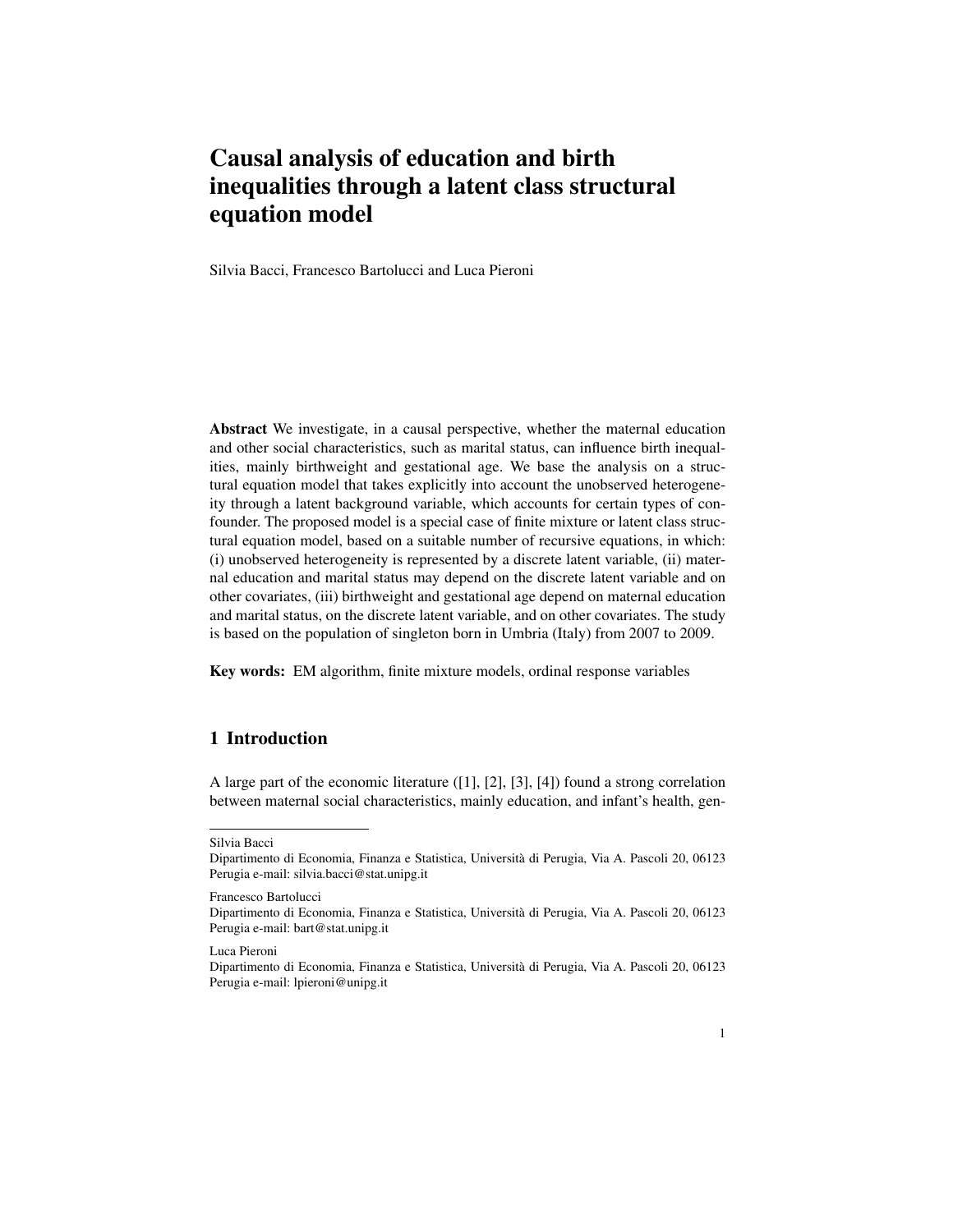erally measured as birthweight or gestational age. As health inequality at birth is a powerful determinant of health outcomes as adult, it is important to understand how much of the mentioned correlation is due to observed or unobserved confounding effects and how much is due to a causal relationship.

Several approaches to causal inference have been proposed in the literature (e.g., [5], [8], [10]). Here, we refer to the Pearl's approach [9], who extends the role of structural equation models [7] in the econometric literature to take into account the causal interpretation of the coefficients. Indeed, the partial regression coefficients can be appropriately interpreted in terms of causal effects on the response variable, given that *all* the relevant background variables have been included in the model. In this regard, we base our causal analysis on a model that takes explicitly into account the possible existence of unexplained heterogeneity through a latent background variable, which accounts for unobserved confounders. More precisely, with respect of standard structural equation models that are based on continuous observed and latent variables, our model is distinguished for two main elements:

- 1. a generalized linear modeling formulation [11] is adopted, so as to accommodate for mixed response types, that is both continuous and ordinal or binary observed responses, in the same set of structural equations;
- 2. the discreteness of the latent variable is assumed, in order to allow for (*i*) a semiparametric estimation and (*ii*) detection of unobserved homogeneous classes of individuals who have similar latent characteristics.

The adopted model is a special case of mixture or latent class structural equation model [12], based on a suitable number of recursive equations, in which: (*i*) unobserved heterogeneity is represented by a discrete latent variable, (*ii*) the treatment variables may depend on the discrete latent variable and on other covariates, (*iii*) the response variables of interest depend on the treatment variables, on the discrete latent variable, and on other covariates.

The study is based on data obtained from the Standard Certificates of Live Birth (SCLB) collected in Umbria (Italy) in 2007, 2008, and 2009. For the study we limited our attention to natural conceptions, primiparous women, and singleton births; moreover, only infants with a gestational age of at least 23 weeks and a birthweight of at least 500 grams are taken into account. The total size of the sample, which merges each mother and her baby, amounts to 9005.

The outline of the article is as follows. Section 2 describes the proposed approach. Firstly, the theoretical background is illustrated and, then, its formulation in terms of a latent class regression model is shown. The main results are presented in Section 3.

#### 2 The proposed latent class structural equation model

On the basis of the mentioned literature about causes of inequalities at birth and taking into account the information from SCLB, we assume that age and citizenship are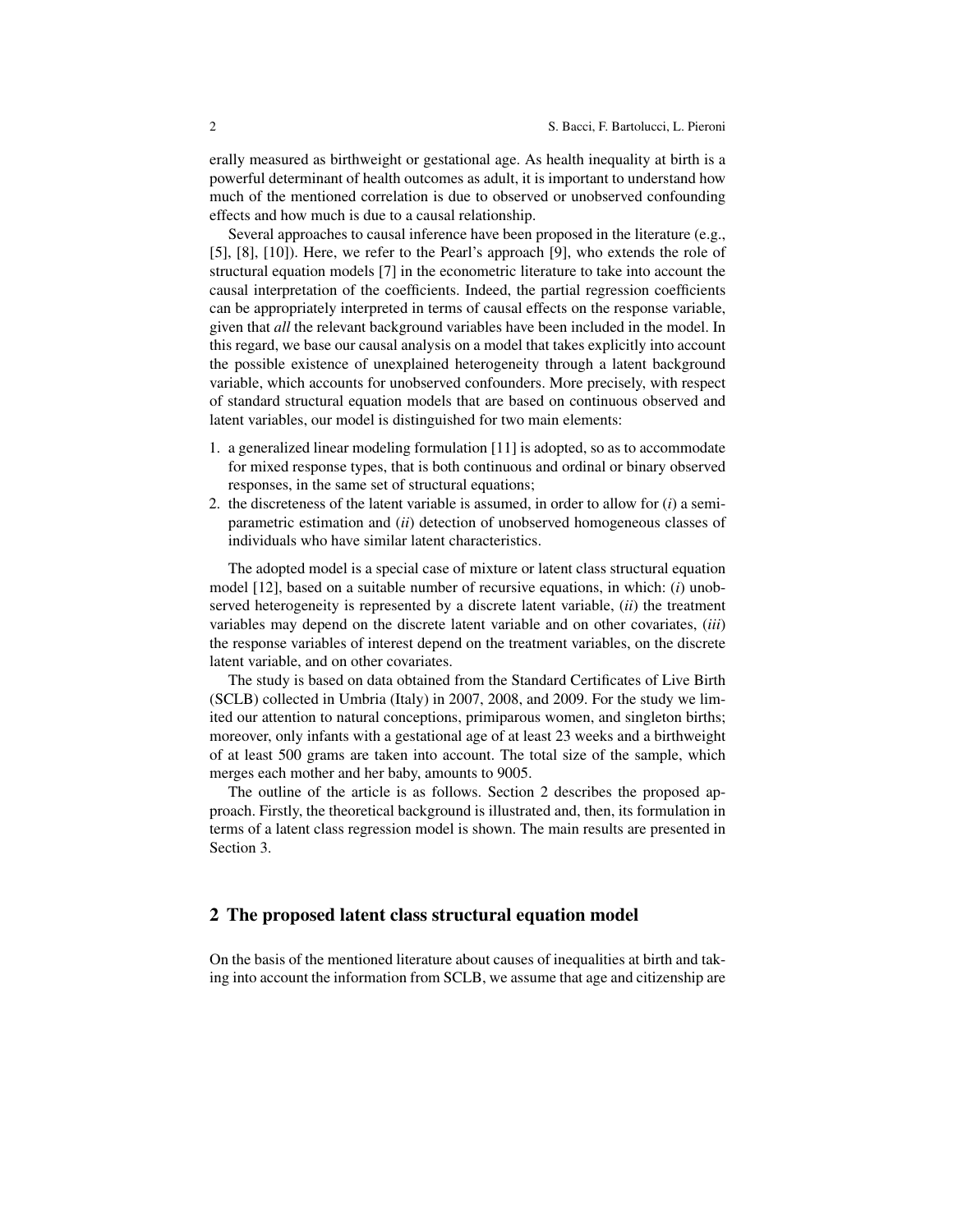attributes of women that are not modifiable, education level may have a causal effect on marital status, and both education level and marital status may have a causal effect on gestational age and birthweight; moreover, we assume that gestational age and birthweight are inequality indicators with a likely high level of association, but without a specific causal relationship.

Coherently to this conceptual framework, our model is based on 4 equations, one for each endogenous variable. In order to take into account the possible presence of an unobserved confounding effect, we introduce, in the *h*-th equation referred to mother *i*, with  $h = 1, ..., 4$  and  $i = 1, ..., n$ , the discrete latent variable  $u_i$ . The distribution of each  $u_i$  is based on  $k$  support points, denoted by  $\alpha_1^{(h)}$  $\alpha_k^{(h)},\ldots,\alpha_k^{(h)}$  $\chi_k^{(n)}$ , with mass probabilities  $\pi_1, \ldots, \pi_k$ . We assume that the *k* latent classes differ one another for different intercepts or cut-points (according to the type of response variable), wheres the functional form of each regression equation and the values of the structural coefficients are assumed to be constant among the classes.

We denote by  $x_i$  the vector of exogenous variables and by  $z_i$  and  $y_i$  the vectors of endogenous variables referred to mother *i*, with  $i = 1, \ldots, n$ , distinguishing the putative causes  $(z_i)$  from the corresponding effects  $(y_i)$ . The vector  $x_i$  is composed by observations on variables *age* and *age*<sup>2</sup> , both centered with respect to the sample mean, and on dummies referred to *citizenship* (Italian is the reference category). Vector  $z_i$  contains observations for individual *i* on *education level* ( $z_{1i}$ ; reference category is middle school or less) and *marital status* ( $z_{2i}$ ; reference category is married), whereas the vector y*<sup>i</sup>* contains observations on *gestational age* (*y*1*i*) and *birthweight* ( $y_{2i}$ ). Moreover, vectors  $\boldsymbol{\beta}^{(h)}$  and  $\boldsymbol{\gamma}^{(h)}$  refer to the structural coefficients of covariates  $\mathbf{x}_i$  and  $\mathbf{z}_i$ , respectively, and to identify the model, we let  $\alpha_1^{(h)} = 0$ , with  $h = 1, \ldots, 4.$ 

The first equation explains the *education level* as a function of the exogenous variables, through a global (or proportional odds) logit parametrization:

$$
\log \frac{p(z_{1i} \ge j | \alpha_{u_i}^{(1)}, \mathbf{x}_i)}{p(z_{1i} < j | \alpha_{u_i}^{(1)}, \mathbf{x}_i)} = \mathbf{v}_j^{(1)} + \alpha_{u_i}^{(1)} + \mathbf{x}_i' \boldsymbol{\beta}^{(1)} \quad j = 1, 2,\tag{1}
$$

where  $j = 1$  for high school and  $j = 2$  for degree or above. The second equation explains the *marital status* as a function of the exogenous variables and the *education level*, through a binary logit model, being  $z_{2i} = 1$  for not married women and  $z_{2i} = 0$ otherwise:

$$
\log \frac{p(z_{2i} = 1 | \alpha_{ui}^{(2)}, \mathbf{x}_i, \mathbf{z}_{1i})}{p(z_{2i} = 0 | \alpha_{ui}^{(2)}, \mathbf{x}_i, \mathbf{z}_{1i})} = v^{(2)} + \alpha_{ui}^{(2)} + \mathbf{x}_i' \boldsymbol{\beta}^{(2)} + \mathbf{z}_{1i}' \boldsymbol{\gamma}^{(2)},
$$
(2)

where  $z_{1i}$  indicates a vector of dummies for the variable  $z_{1i}$ . Finally, a bivariate normal regression model is specified for *gestational age* and *birthweight*, allowing for a conditional correlation different from zero:

$$
\begin{cases}\nE(y_{1i}|\alpha_{u_i}^{(3)}, \mathbf{x}_i, \mathbf{z}_i) = \mathbf{v}^{(3)} + \alpha_{u_i}^{(3)} + \mathbf{x}_i'\mathbf{\beta}^{(3)} + \mathbf{z}_i'\mathbf{\gamma}^{(3)}, \nE(y_{2i}|\alpha_{u_i}^{(4)}, \mathbf{x}_i, \mathbf{z}_i) = \mathbf{v}^{(4)} + \alpha_{u_i}^{(4)} + \mathbf{x}_i'\mathbf{\beta}^{(4)} + \mathbf{z}_i'\mathbf{\gamma}^{(4)}.\n\end{cases}
$$
\n(3)